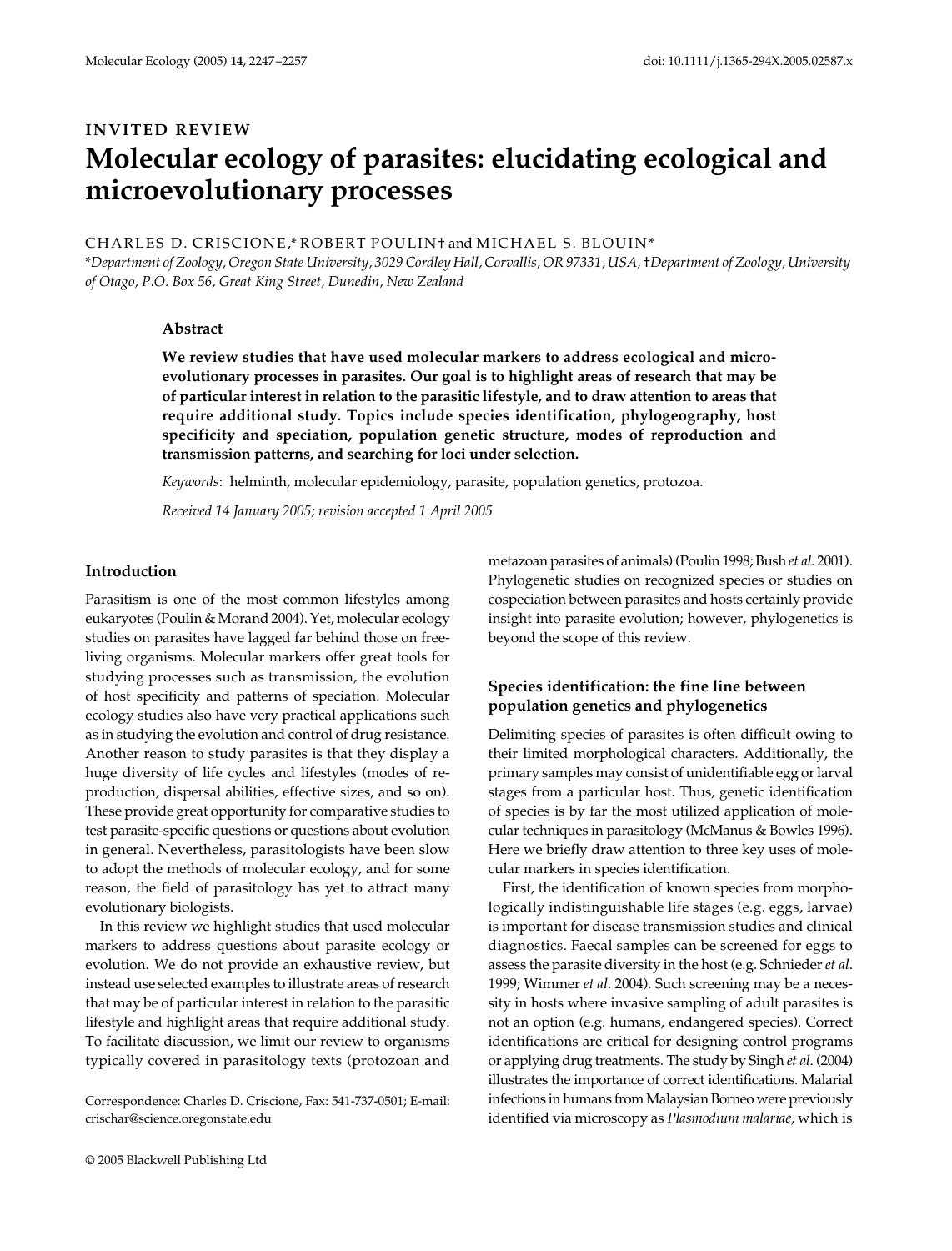#### **Table 1** Glossary of parasite terms

**Abundance:** the number of individuals of a particular parasite in/ on an individual host regardless of whether or not the host is infected.

**Component population:** all individuals of a parasite species in a specified life history phase (e.g. mature adults) at a particular place and time.

**Definitive host:** the host in or on which a parasite sexually reproduces.

**Infrapopulation:** all individuals of a parasite species in or on an individual host at a particular time.

**Intensity:** the number of individuals of a particular parasite in/on a single infected host.

**Intermediate host:** the host in or on which a parasite undergoes some developmental change, but does not reach sexual maturity. **Macroparasite:** multicellular parasites such as nematodes,

platyhelminthes, acanthocephalons, pentastomes, and arthropods.

**Prevalence:** is the number of hosts infected with one or more individuals of a parasite species divided by the number of hosts examined for that parasite species.

**Paratenic host:** host in which development does not occur, but which may serve to bridge an ecological gap in a parasite's life cycle.

**Reservoir host:** host in which a parasite can survive and reproduce, but is not considered the normal host.

morphologically very similar to *Plasmodium knowlesi* (a parasite of macaque monkeys). Small subunit rDNA sequences obtained from infected patients, however, were identical to *P. knowlesi*. This identification now enables research to focus on potential transmission dynamics between humans and macaque monkeys (Singh *et al*. 2004).

A second use of species identification is to elucidate parasite life cycles (e.g. Cribb *et al*. 1998; Jousson *et al*. 1999; Bartoli *et al*. 2000). For example, which species serve as the *intermediate hosts* (see Table 1 for glossary) for larval stages of a parasite? Traditional methods for working out the life cycle, such as experimental infections, may be hampered if potential hosts cannot survive in the laboratory. PCR detection techniques (e.g. use of species-specific primers) or sequencing provide a rapid means to screen potential hosts as illustrated by the study of Jousson *et al*. (1999). Adult specimens for 16 known species of trematodes and unidentifiable larval specimens were collected from fish *definitive hosts* and mollusc intermediate hosts, respectively. Sequences of the internal transcribed spacer rDNA matched many of the larval specimens to their corresponding adult form, thus, identifying the natural intermediate hosts.

A related use of molecular markers is the search for cryptic species (morphologically similar, but genetically distinct) (e.g. Hung *et al*. 1999; Jousson *et al*. 2000; Leignel *et al*. 2002). Here the goal is not to use markers to distinguish among known species, but to prospect for new species

(Blouin 2002). The finding of cryptic parasite species has become very common as more phylogeographical and genetic structure studies are carried out on parasites (Anderson *et al*. 1998). For instance, in studies on trematodes in salmon (Criscione & Blouin 2004) and on avian malaria parasites (Bensch *et al*. 2004), the observation of complete disequilibrium between nuclear and mitochondrial markers proved that cryptic species can co-occur in the same individual hosts.

DNA-based identification and discovery of parasite species also has implications for our understanding of global biodiversity (Brooks & Hoberg 2000; Poulin & Morand 2004). The limited morphological characters of many parasitic helminths and protozoans have probably resulted in a gross underestimation of the true number of species in biodiversity surveys (e.g. Bensch *et al*. 2004; Westenberger *et al*. 2004). For instance, mtDNA analyses suggest that the number of species of avian malaria approaches 10 000 rather than the 175 that were previously identified via morphology (Bensch *et al*. 2004).

An emerging area using molecular methods for species identification is molecular epidemiology and epizootiology (the study of disease transmission in humans and wildlife). For example, one can ask if a species of human parasite infects a reservoir host (host in which a parasite can survive and mature, but is not considered the normal host; Bush *et al*. 2001). *Reservoir hosts* are significant because they may maintain parasites in the absence of the primary host. Anderson (2001) concluded that cross-infections were rare between *Ascaris* nematodes of humans and pigs in sympatric areas. Thus, control programs for human *Ascaris* need not concentrate on infection control in pigs. Other molecular epidemiology applications include detecting mixed species/strain infections or subpatent infections, surveying wildlife for human parasites, and estimating *prevalence*, (percent of hosts infected) (e.g. Perkins *et al*. 1998; Dubey *et al*. 2004; Njiru *et al*. 2004).

## **Phylogeography**

Reconstructing the historical biogeography of populations (e.g. vicariance events) and identifying major genetic subdivisions within species are major objectives of phylogeographical analyses (Avise 2000). Furthermore, comparative phylogeography can identify historically and evolutionary independent geographical regions (Bermingham & Moritz 1998). There have been relatively few traditional phylogeographical studies on parasites (Table 2). Given that parasites are closely tied to their hosts, it might be expected that parasites and their hosts would share similar phylogeographical patterns. Indeed, congruence between host and parasite phylogeography has been found, although it is not always perfect (Table 2). The degree of congruence will depend on which host in a parasite's life cycle is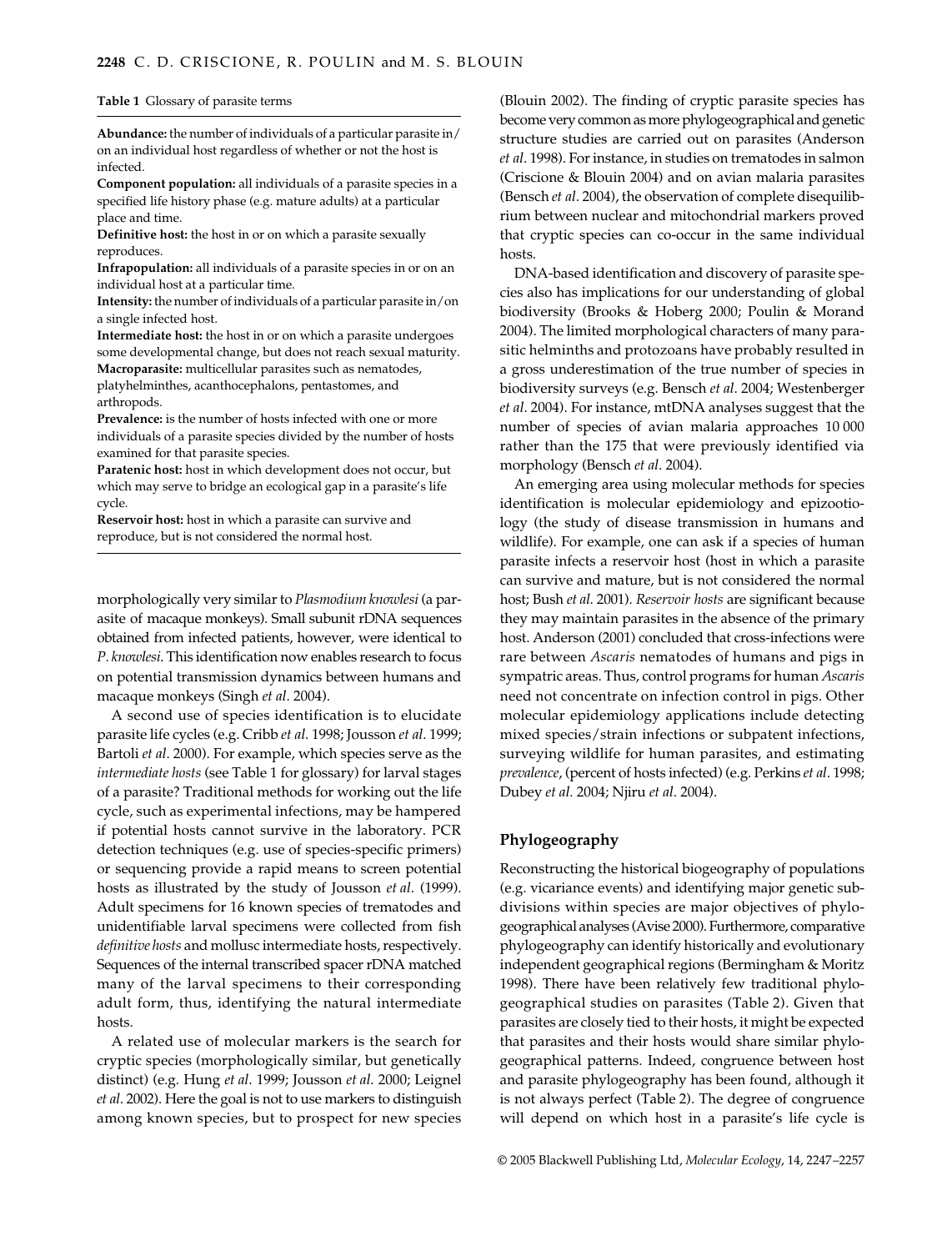| Parasite species                                                          | Host species                               | Reference                | General conclusions and phylogeographical breaks                                                                                                                                                                                                    |
|---------------------------------------------------------------------------|--------------------------------------------|--------------------------|-----------------------------------------------------------------------------------------------------------------------------------------------------------------------------------------------------------------------------------------------------|
| Gyrodactylus salaris<br>(monogene)                                        | Thymallus thymallus<br>(European grayling) | Meinila et al. (2004)    | The distribution of mtDNA haplotypes was consistent<br>with postglacial recolonization patterns of the host.                                                                                                                                        |
| Heligmosomoides polygyrus<br>(nematode)                                   | Apodemus sylvaticus<br>(field mouse)       | Nieberding et al. (2004) | Congruence with major host breaks (western Europe,<br>Italian, and Sicilian), but parasite also had further breaks<br>within some regions. Host and parasite recolonized<br>northwestern Europe from Iberian refuge.                                |
| Leptorhynchoides spp.<br>three cryptic species found<br>(acanthocephalan) | Lepomis spp.<br>(sunfish)                  | Steinauer (2004)         | Significant phylogenetic associations with previously<br>reported breaks (east-west of the Apalachicola River<br>and Gulf-Atlantic drainages) for several taxa and the<br>parasite's hosts (see Avise 2000). Data suggest<br>allopatric speciation. |
| Paranoplocephala arctica<br>(cestode)                                     | Dicrostonyx spp.<br>(collard lemmings)     | Wickstrom et al. (2003)  | Nearctic and Palaearctic clades, which correspond with<br>major division of the hosts, but parasite lacks complete<br>congruence with host relationships.                                                                                           |
| Perkinsus marinus<br>(protozoan)                                          | Crassostrea virginica<br>(American oyster) | Reece et al. (2001)      | Atlantic–Gulf Coast break; a pattern also seen in its host<br>(see Avise 2000).                                                                                                                                                                     |
| Plasmodium azurophilum<br>(malaria)                                       | Anolis spp. (lizards)                      | Perkins (2001)           | Patterns not consistent with lizard hosts. Vector<br>mediated dispersal may contribute to discordance.                                                                                                                                              |

| <b>Table 2</b> Summary of phylogeographical studies of nonhuman parasites (see text for human parasite examples) |
|------------------------------------------------------------------------------------------------------------------|
|------------------------------------------------------------------------------------------------------------------|

compared and on the nature of the transmission dynamics between the host and parasite (Nieberding *et al*. 2004). For instance, malaria parasites of Caribbean lizards showed complex patterns of genetic fragmentation that were inconsistent with those of their lizard hosts (Perkins 2001). Population extinctions and dispersal by the vector host may contribute to this discordance (Perkins 2001).

Phylogenetic studies that test for cospeciation between parasites and hosts have expanded our understanding of parasite evolution (Page 2003). Likewise, much can be gained by testing whether a single species of parasite and its host have similar phylogeographical structure. As an example, Nieberding *et al*. (2004) illustrates how cophylogeographical patterns between a parasite and its host can be used to calibrate a molecular clock for parasites. Additional comparative phylogeographical studies between hosts and parasites are needed to help illuminate the microevolutionary processes that result in interesting macroevolutionary patterns such as cospeciation

Phylogeographical data can also be used to understand the history of colonization by an exotic parasite. These data could indicate potential source populations or the timing of invasion, or could be used to test whether multiple introductions have occurred. Knowing the origin of the parasite and levels of genetic diversity in its native range may be useful for implementing control measures or for evaluating the potential for drug resistance in introduced locations. For example, molecular data suggest that the human malarial parasite, *Plasmodium falciparum*, has a most recent common ancestor that dates back *c*. 100 000 years, and then underwent a recent population expansion in Africa followed by separate colonization events into South America and

Asia. (Hartl *et al*. 2002; Mu *et al*. 2002; Joy *et al*. 2003). There appear to have been multiple independent introductions into South America (Anderson *et al*. 2000; Joy *et al*. 2003). The human filarial nematode *Onchocerca volvulus* also recently colonized South America. Molecular data suggest that New World populations originated from an African savannah strain during the slave trade (Zimmerman *et al*. 1994). Likewise, mtDNA data support a recent introduction of the trematode *Schistosoma mansoni* into South America from Africa (Despres *et al*. 1993).

#### **Host-specificity and speciation**

Parasites are interesting systems in which to study patterns and mechanisms of speciation. Adaptation to different tissues or body locations in a single host species could select for reproductive isolating mechanisms between groups of parasites. Such may be the case for two species of *Plasmodium* that infect lizards (Perkins 2001). One infects red blood cells while its sister species infects white blood cells in the same hosts (Perkins 2001). Adaptation to different sympatric hosts could also select for intrinsic barriers to reproduction. Alternately, nonoverlapping ecologies between sympatric host species (distinct transmission cycles) could result in simple physical separation between groups of parasites that ultimately leads to speciation (McCoy 2003). We are not aware of any molecular studies that explicitly test mechanisms of speciation in parasites. However, Trouve *et al*. (1996, 1998) observed potential assortative mating and hybrid breakdown as a result of crossing *Echinostoma caproni* collected from Egypt and Madagascar. Mechanisms of reproductive isolation that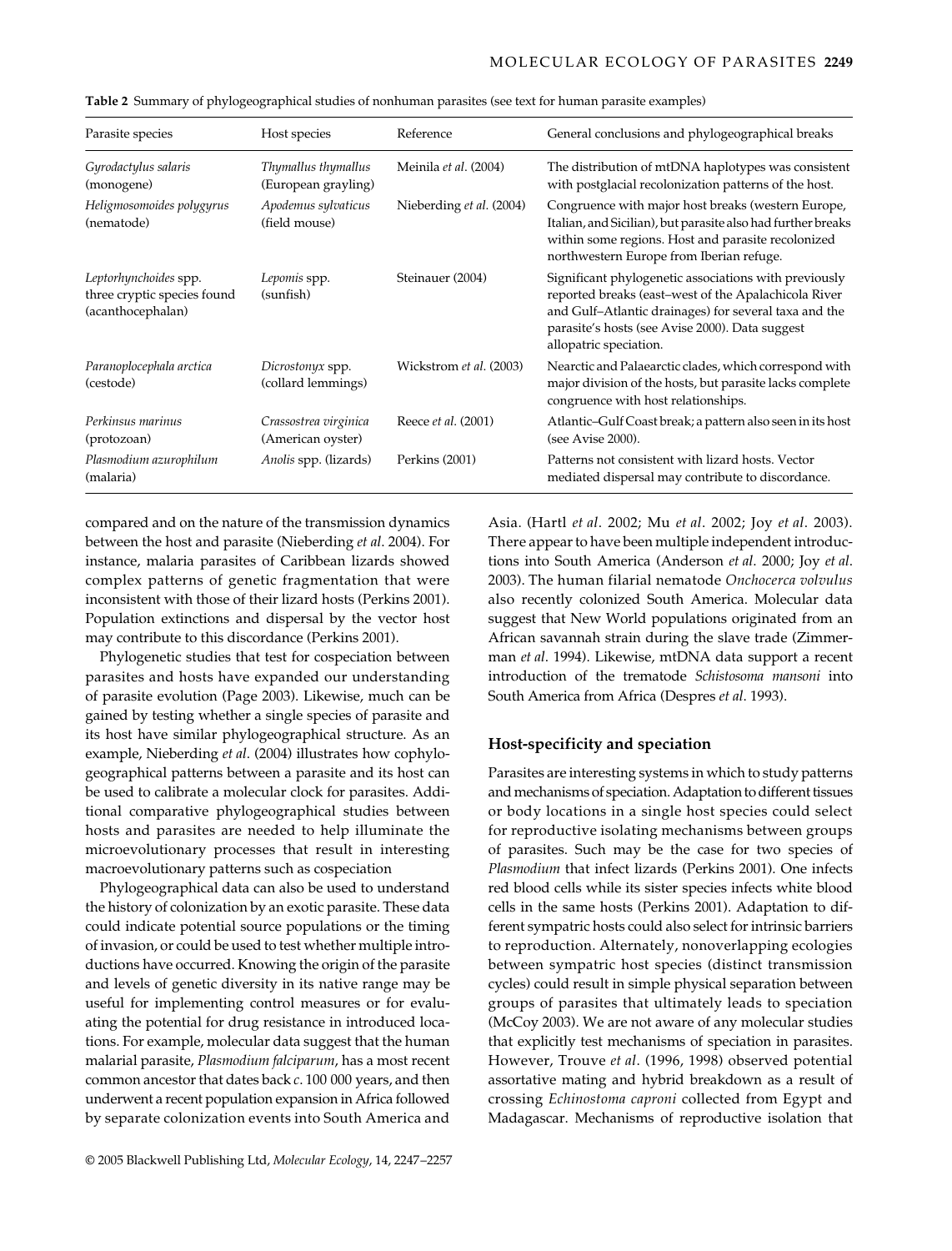result from host specificity can potentially be tested in the laboratory by running the life cycle of a parasite through different intermediate or definitive host species for several generations. As far as elucidating patterns of speciation, some genetic studies have found parasite populations that are subdivided between host species in sympatry. Examples include ticks on communally nesting seabirds (McCoy *et al*. 2001) and lice on doves (Johnson *et al*. 2002). However, these studies only show that host-race formation in sympatry is a potential diversifying force in parasites. More work is needed to determine the importance of extrinsic vs. intrinsic barriers, and to rule out other explanations such as geographical speciation followed by secondary contact of host species.

#### **Population genetic structure**

The ability of parasites to adapt to local environments or hosts, to evolve drug resistance, or to speciate will be affected by gene flow among populations and genetic drift within. Thus, having estimates of migration rates and effective population sizes (N<sub>e</sub>), and understanding what factors control those parameters in parasites, are key for understanding microevolutionary processes in these taxa.

#### *Gene flow*

Host vagility should be a major determinant of parasite gene flow because many parasites lack free-living stages (e.g. malaria) or have low dispersal capability in their free-living stages (Price 1980; Nadler 1995). For example, three freshwater trematode species that cycle exclusively in aquatic hosts are much more subdivided than another trematode species from the same locations but whose life cycle includes highly mobile terrestrial hosts (Criscione & Blouin 2004). Two other studies that compared the genetic structures of parasites having hosts with different dispersal capabilities also supported host movement as a key determinant of parasite gene flow (Blouin *et al*. 1995; McCoy *et al*. 2003). A corollary hypothesis is that gene flow in a parasite with a complex life cycle will be controlled by the most mobile host (Jarne & Theron 2001; Prugnolle *et al*. 2005b). Other possible determinants of gene flow such as the dispersal ability of free-living larval stages or the degree of host specificity (e.g. many reservoir hosts may increase dispersal chances; Nadler 1995) have not been tested.

Much can be learned from comparing genetic structure in parasites and in their hosts. For example, host–parasite systems can be used to study the interaction between gene flow and the ability of natural selection to promote local adaptation. Theoretical models show that co-evolution between host and parasite is affected by the relative rates of gene flow in the parasite and in the host (Lively 1999; Gandon 2002). These models predict that local adaptation by parasites to their host is facilitated by higher parasite migration (because parasite migration can import novel alleles that may counteract a host's evolutionary response to the parasite). Support for this prediction was found in two snail-trematode systems in which there was greater parasite gene flow and locally adapted parasites (Dybdahl & Lively 1996; Davies *et al*. 1999). Studying movement in parasites and hosts is also important for understanding the evolution of drug resistance. For example, the widespread occurrence of drug-resistant *Plasmodium falciparum* was shown to result from the recent spread of a few selected alleles, rather than from the independent evolution of new resistance alleles in multiple locations (Nair *et al*. 2003; Roper *et al*. 2003). Finally, genetic structure in parasites could potentially be used to inform us about genetic structure in their hosts. Parasites have been used as biological tags for stock identification of migratory marine organisms (reviewed by MacKenzie 2002). Here the presence or absence of parasite species is used to identify the geographical origin of hosts that carry those parasites. If a parasite is more finely subdivided than its host, then one could potentially use the genotypes of a single species of parasite to assign hosts to their population of origin with higher probabilities than by using the host's own genotypes. Whether a parasite is more or less subdivided than its dispersing host should depend on factors such as the *intensity* and prevalence of infection in migrating hosts, and on the effective sizes of host and parasite populations.

# *Genetic diversity within populations and effective population size*

Price (1980) predicted that parasite populations would be largely homozygous and have low genetic diversity. His prediction stems from the idea that hosts are ephemeral habitats and represent patchy environments for the parasite. Therefore, parasite populations should be subject to large population fluctuations and chance colonization events that promote inbreeding and fractionated gene pools. However, most animal *macroparasites* (helminths and arthropods) have levels of allozyme and mtDNA diversity that are similar to or higher than what has been reported in free-living animals (Blouin *et al*. 1992; Bush *et al*. 2001; Criscione & Blouin 2004). Why then do we see deviations from Price's predictions?

Price's perception may have stemmed from the idea that all parasites of a given species within or on an individual host (i.e. an *infrapopulation*; Bush *et al*. 1997) undergo genetic drift like a traditional deme. Many of Price's examples were phytophagous insects that can have many recurrent generations on a single host plant. In contrast, most animal macroparasites release offspring into the external environment. Offspring are mixed and then recruited back into new definitive hosts. So the question of whether the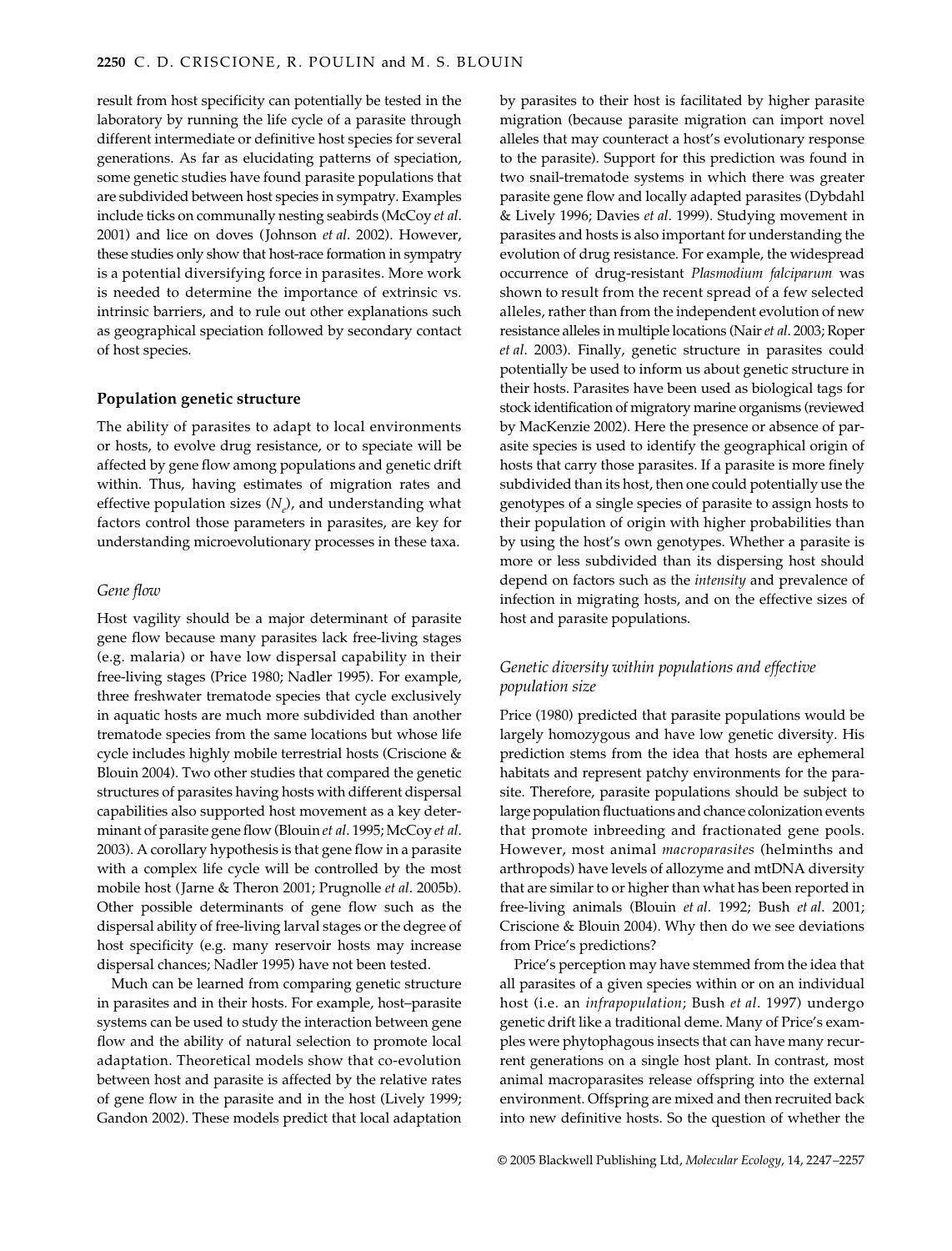*component* population (all the parasites of a given species in an entire host population; Bush *et al*. 1997) or the infrapopulation is best considered the relevant unit of evolution has been raised repeatedly (Lydeard *et al*. 1989; Nadler 1995; Sire *et al*. 2001). In reality there is probably a continuum. If offspring are well mixed, then the transmission process only separates adult breeders into infrapopulations each generation but does not result in recurrent generations within individual infrapopulations. On the other end of the continuum, if offspring reinfect their natal host (e.g. lice, pinworms) or if offspring are transmitted as a clump from host to host over several generations, then the component population behaves more like a traditional subdivided population with infrapopulations as demes. Such species would be more likely to fit Price's predictions. For instance, lice on pocket gophers recruit back to their natal host, and infrapopulations of these lice have low heterozygosity and are highly subdivided (Nadler *et al*. 1990).

*N<sub>e</sub>* has a large influence on overall levels of genetic diversity in populations, and on the fate of alleles under selection. Therefore, N<sub>e</sub> affects local adaptive potential, including the ability of a parasite population to evolve drug resistance. Yet *N<sub>e</sub>* is an almost completely ignored parameter in parasitology, and we know almost nothing about what factors control the *N<sub>e</sub>* of parasite populations. Prugnolle *et al*. (2005a) modelled how several features of the complex life cycle of trematodes affect the distribution of genetic variation within and among infrapopulations. In particular, they showed how an increase in selfing rate and in the variance in the reproductive success between clones reduces *N<sub>e</sub>* of the component population, while clumped transmission of offspring from host to host increases *N<sub>e</sub>* (by creating nontransient population subdivision). Criscione & Blouin (2005) present a conceptual model for making demographic estimates of N<sub>e</sub> in parasites. This model highlights several factors such as aggregated distributions, crowding effects, and host immunity that can influence the *Ne* of parasite component populations via effects on sex ratios and variation in reproductive success. An interesting result is that several features of parasite life cycles probably act in concert to reduce  $N_e$  below that expected in a single free-living population of equivalent census size. Conversely, dormant stages (e.g. long-lived nematode eggs) or *paratenic* hosts (hosts in which a parasite does not develop, but can be maintained for long periods until reaching a definitive host) may buffer the effects of genetic drift (Nadler 1995; Nunney 2002).

As a starting null hypothesis, one might expect a simple relationship between  $N_e$  and the census number of adult parasites in definitive hosts. A crude estimate of the standing number of breeders at any one time would be the number of hosts times the mean *abundance* (number of parasites per host examined; Bush *et al*. 1997). Interestingly, mtDNA diversity in outcrossing nematode species



**Fig. 1** Average population mtDNA diversity (π; average number of substitutions per site) vs. mean infection intensities for several species of nematodes. Host species are in parentheses. Horizontal bars give the range of typical intensities for that species. mtDNA diversities based on whole-molecule RFLP or on *Cox1* sequences are reported as given. mtDNA diversities based on *Nad4* gene sequence were adjusted down by 20% to account for the higher substitution rate of *Nad4* (Blouin 2002). RFLP: *Ascaris suum/ lumbricoides*; *Cox1*: *Dictyocaulus viviparous, Necator americanus*; *Nad4*: *Haemonchus placei*; *Ostertagia ostertagi*; *Teladorsagia boreoarcticus*; *Teladorsagia circumcincta*.

that have direct life cycles appears to be a simple function of mean intensity, which should be correlated with the number of parasites in the component population (Fig. 1). However, many parasites have much more complex life cycles. Thus, more comparative studies among species or populations would be useful (e.g. Blouin *et al*. 1999). For example, comparisons of short-term genetic estimates of *N<sub>e</sub>* among parasite populations that differ in key traits (e.g. levels of aggregation or abundance) would help identify the ecological determinants of  $N_e$ . Unfortunately, we are not aware of any short-term *N<sub>e</sub>* estimates for parasites that utilize techniques such as the temporal method (Schwartz *et al*. 1998). There are a handful of long-term estimates based on DNA diversity (Blouin *et al*. 1992; see Hartl *et al*. 2002 for malaria references). However, these are crude estimates of long-term species-wide or metapopulationwide *Ne* , and require an estimate of the mutation rate. Such long-term estimates can be interesting, but they provide little insight into current ecological determinants of  $N_{e}$ .

The effects of mating systems on within-population genetic diversity (reviewed by Charlesworth 2003) have also received little attention in parasites. Among plants and snails, outcrossing species tend to have higher levels of diversity than selfing species (Jarne 1995; Charlesworth 2003). Nematode parasites appear to have a similar pattern, but this conclusion is based on only a handful of studies (Blouin 1998). More comparative studies are needed to generalize these conclusions among parasites. It is worth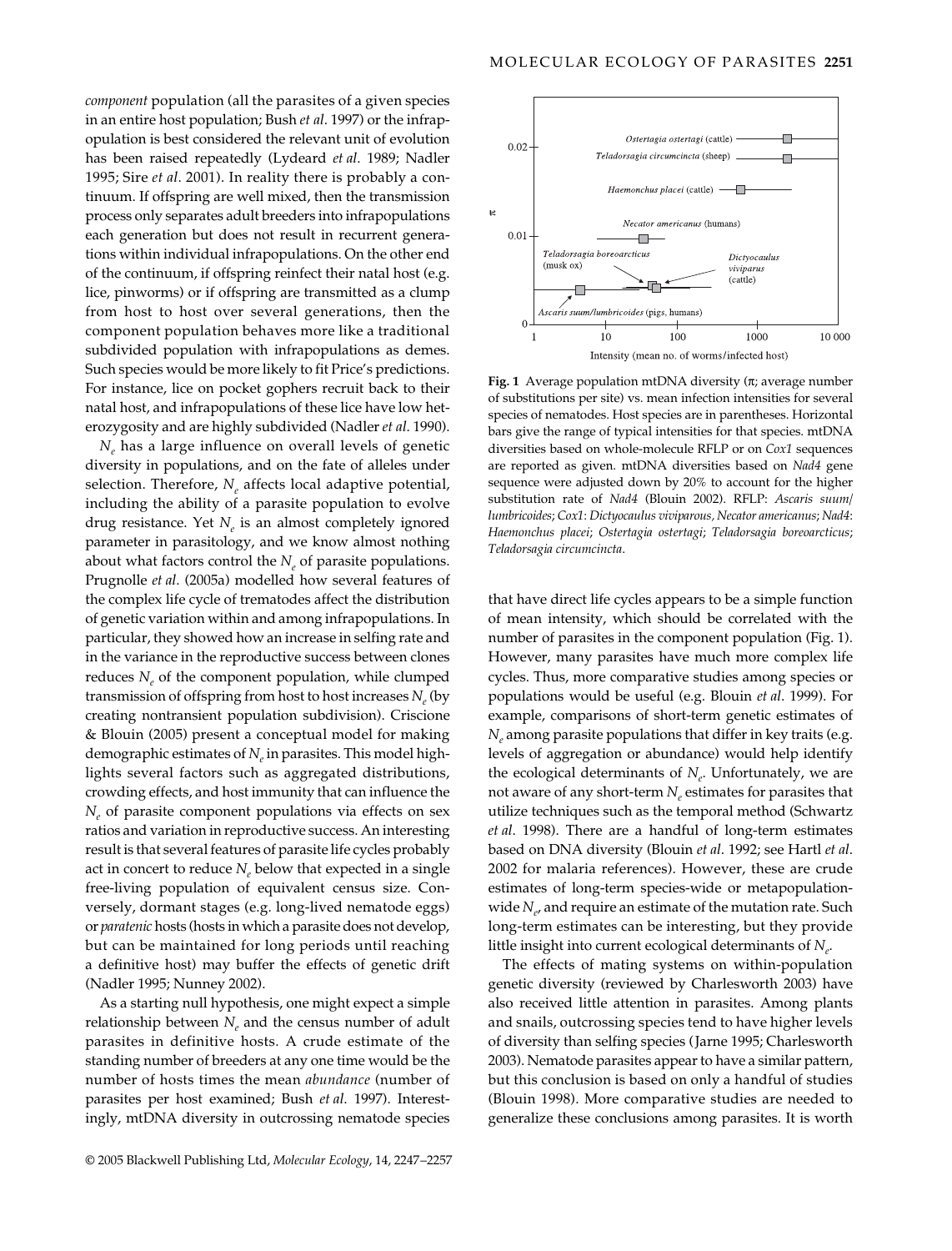noting that almost any variation in reproductive mode (e.g. asexual, monoecious, haplodiploidy, dioecy; Bush *et al*. 2001) can be found among animal parasites. Therefore, numerous opportunities exist to test how life history variation influences genetic diversity.

# **Modes of reproduction, mating systems, and transmission patterns**

The interplay between transmission dynamics, mode of reproduction (sexual vs asexual), and mating system (selfing, biparental inbreeding or outcrossing) in parasites is important for several reasons (see also Prugnolle *et al*. 2005a). First, transmission and mating patterns influence inbreeding rates (see Christen *et al*. 2002; Christen & Milinski 2003; Prugnolle *et al*. 2004a for how inbreeding may affect parasite infection success). For example, clumped recruitment of siblings into a definitive host ('sib-transmission') can increase the chance of biparental inbreeding (Anderson *et al*. 1995; Nadler 1995). This effect will be exacerbated if the effective number of breeders per infrapopulation is small (Anderson *et al*. 1995). Populations of hermaphroditic parasites that have low mean intensities may have a higher rate of selfing than populations with high intensities. Likewise, transmission that leads to clones in the same definitive host can increase the effective selfing rate (e.g. as in *Plasmodium falciparum*, Anderson *et al*. 2000; or in trematodes where asexual multiplication in the snail leads to the synchronous release of many genetically identical cercariae that could infect the same definitive host). Indeed, it has been hypothesized that trematodes keep second intermediate hosts in their life cycle, rather than going directly from snail to definitive host, as an inbreeding avoidance mechanism (Rauch *et al*. 2005). Here the second intermediate host 'collects' different cercarial genotypes over time, and these different genotypes then mate when a definitive host ingests the second intermediate host (Rauch *et al*. 2005). Second, mode of transmission and mating system also control the opportunity for kin selection. Recent models predict that relatedness among parasites within a host is a key determinant of optimal strategies of parasite growth, manipulation of host behaviour, or virulence (Frank 1996; Brown 1999; Parker *et al*. 2003). These predictions remain untested.

## *Inferring modes of reproduction and mating systems*

Molecular markers can be very useful when the mode of reproduction is still in doubt. For example, Viney *et al*. (1993) and Viney (1994) demonstrated where sexual reproduction occurs in the life cycle of the nematode *Strongyloides ratti*, and showed that the parthenogenetic phase was mitotic rather than meiotic. Populations of protozoan parasites are frequently classified as being clonal (limited genetic exchange that is not sufficient to erode linkage disequilibrium), panmictic (frequent sexual recombination), or epidemic (basic panmictic structure, but some genotypes expand clonally due to favourable conditions) (see MacLeod *et al*. 2001). Populations of the same protozoan species often show different degrees of clonality (reviewed by Tibayrenc & Ayala 2002). For example, populations of African trypanosomes in wildlife and livestock are mostly epidemic in genetic structure. However, clonal structure has arisen several times in human hosts (MacLeod *et al*. 2001). Similarly, *Toxoplasma gondii* has a mix of clonal and sexual propagation that may be associated with domestic and wild environments (Ajzenberg *et al*. 2004).

There have been relatively few studies that used molecular markers to infer mating patterns. Mixed mating systems with high rates of outcrossing were demonstrated using progeny-array analysis from experimental infections in a trematode, *Echinostoma caproni* (Trouve *et al*. 1999) and from *in vitro* matings in a cestode, *Schistocephalus solidus* (Luscher & Milinski 2003). Deviations from Hardy–Weinberg equilibrium have been used to estimate outcrossing rates in natural populations of flatworms. The trematode *Lecithochirium rufoviride* and cestode *Proteocephalus exiguus* had inferred outcrossing rates of 70% and 84%, respectively (Snabel *et al*. 1996; Vilas & Paniagua 2004), whereas the cestode *Echinococcus granulosus* had a very low inferred rate of outcrossing (1.1%) (Lymbery *et al*. 1997).

Of course multiple factors can cause deviations from Hardy–Weinberg or linkage equilibrium within parasite infrapopulations, so in many cases inferring the mating system from just Hardy–Weinberg considerations can be problematic. Large and variable (often negative) deviations from Hardy–Weinberg equilibrium may appear if clones transmit together and are not identified as such (Prugnolle *et al*. 2005a). Hosts that sample from spatially or temporally separated pools of infective larvae could show a Wahlund effect in their infrapopulations (Vilas *et al*. 2003). Clumped transmission of sibs can produce variable, and often negative values of  $F_{\text{IS}}$  if samples consist of a few sibships (Balloux 2004). Clumped transmission of sibs can also produce positive  $F_{\text{IS}}$  owing to inbreeding in subsequent generations if offspring continue to transmit together.

## *Inferring the ecology of transmission*

Data on the nonrandom distribution of genotypes among infrapopulations or social host groups can be very useful for understanding the ecology of transmission from host to host.

For example, humans in Guatemala were infected with ascarid nematodes having identical mtDNA haplotypes more often than expected by chance alone (Anderson *et al*. 1995). Thus, transmission may be clustered within human households, rather than occurring randomly throughout each village. The distribution of clones within and among hosts can be informative about transmission in some parasites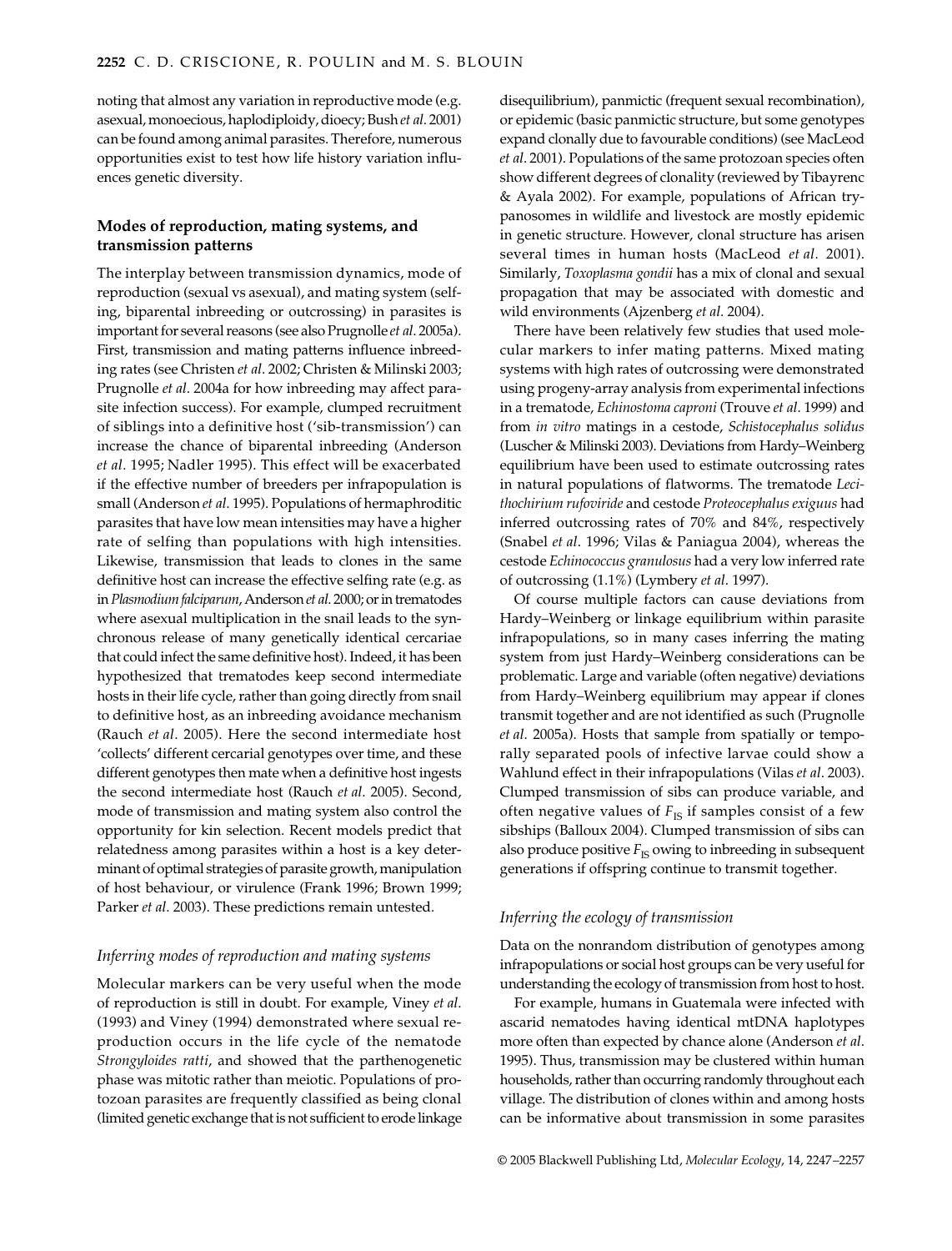(e.g. trematodes). For example, Theron *et al*. (2004) studied the transmission of the trematode *Schistosoma mansoni* between its snail intermediate host and rat definitive host in Guadeloupe. Individual snails carried an average of 1.1 unique genotypes, while individual rats carried an average of 34. Thus, rats are infected from about 30 snails, rather than in one or a few infection events. Similarly, only a few clones of the trematode *Diplostomum pseudospathaceum* are normally found in each snail, while a fish second intermediate host can harbour dozens of unique genotypes (Rauch *et al*. 2005).

To date most studies have relied on  $F_{ST}$  (or related analogs) to describe patterns of genetic differentiation among hosts (Nadler *et al*. 1990, 1995; Anderson *et al*. 1995; Fisher & Viney 1998; Davies *et al*. 1999; Paterson *et al*. 2000; Brouwer *et al*. 2001; Hawdon *et al*. 2001; Sire *et al*. 2001; Curtis *et al*. 2002; Prugnolle *et al*. 2002; Vilas *et al*. 2003; Braisher *et al*. 2004; Theron *et al*. 2004). The usual explanation for a significant  $F_{ST}$  is genetic drift, but for many parasite species infrapopulations may not behave as traditional demes. Instead, variation in allele frequencies among infrapopulations informs us more about recruitment patterns and aspects of the mating system (Sire *et al*. 2001; Prugnolle *et al*. 2005a).

There are, however, several methodological concerns when interpreting estimates of  $F_{ST}$  among infrapopulations. First, small sample sizes of parasites per host can lead to imprecise or biased estimates of  $F_{ST}$  (Waples 1998). Unfortunately, small sample sizes may be unavoidable because some parasites naturally have low mean intensities or highly aggregated distributions (i.e. few hosts are heavily infected, but most hosts have few parasites; Shaw *et al*. 1998). In the latter case, researchers could sample only from large infrapopulations (e.g. Vilas *et al*. 2003), but then sampling from a nonrandom sample of hosts may be an issue. Second, many studies rely on samples of offspring (e.g. excreted eggs) because collecting adult parasites from each infrapopulation is impractical (e.g. Fisher & Viney 1998; Patterson *et al*. 2000; Brouwer *et al*. 2001; Curtis *et al*. 2002). The problem here is that one usually does not know the effective number of breeders that contributed those offspring. Sampling a large number of sibs from a limited number of breeders can inflate the apparent  $F_{ST}$  among infrapopulations because of chance allele frequency differences among families (Allendorf & Phelps 1981). One way around this problem that has never been applied to parasites is to partition offspring into sibships using marker data, and to then replace sibships with reconstructed parental genotypes for the purposes of estimating allele frequencies (Blouin 2003 and references therein). Note also that this approach could be used to estimate the number of breeding adults infecting a host when direct counts are impossible (e.g. how many adult schistosomes occur in an infected human?). Such data can be essential for parameter

estimation in epidemiological studies and for estimating the effective size of parasite populations (Criscione & Blouin 2005).

Even if we ignore the above methodological concerns, interpreting the causes of among-infrapopulation  $F_{ST}$  in the absence of other information remains problematic. If parasite isolation among geographical locations or host social groups is not accounted for,  $F_{ST}$  among infrapopulations will be inflated (e.g. Nadler *et al*. 1995; Curtis *et al*. 2002). Multiple copies of the same clone in infrapopulations can also inflate the among-infrapopulation  $F_{ST}$  (Theron *et al.* 2004; Prugnolle *et al*. 2005a). Assuming one has adjusted for clones and simple geographical isolation, a nonrandom distribution of parasite genotypes among infrapopulations could still be caused by several processes such as sibtransmission or even host factors that select against certain parasite genotypes (Anderson *et al*. 1995). Presumably it is processes such as these that one is interested in studying, but simply demonstrating significant  $F_{ST}$  among infrapopulations does not distinguish among them.

Much more could be gained by using polymorphic markers and modern analytical techniques such as methods for pedigree reconstruction (Blouin 2003; Jones & Ardren 2003) and methods for a posteriori assignment of individuals into natural groupings (Pritchard *et al*. 2000; Dawson & Belkhir 2001). Pedigree methods can directly assess the degree to which sibs are transmitted together and will be essential for testing hypotheses about kin selection in parasites. One could test whether deviations from Hardy–Weinberg equilibrium within infrapopulations result from the presence of related individuals, of inbred but unrelated individuals, or of groups of unrelated individuals from distinct gene pools (Ritland 1996; Amos *et al*. 2001; Castric *et al*. 2002). As some studies have shown that parasites are capable of mate choice (Trouve *et al*. 1999; Luscher & Milinski 2003), it will also be interesting to test if sib-transmission results in the evolution of inbreeding avoidance behaviours (Prugnolle *et al*. 2004b).

## **Searching for loci under selection**

Many methods are available for identifying the signature of selection in genomes (see Conway & Polley 2002 and Anderson 2004 for recent reviews). These methods can provide important contributions in two areas of parasitology. One is the identification of potential drug resistance genes (Anderson 2004). For example, intense selection on a resistance gene in *Plasmodium falciparum* was inferred from patterns of linkage disequilibrium and heterozygosity around the target locus (Wootton *et al*. 2002; Nair *et al*. 2003). A second application is the identification of genes involved in host–parasite interactions. For instance, several loci encoding antigens in *P*. *falciparum* have been found to be under balancing selection, thus, indicating potential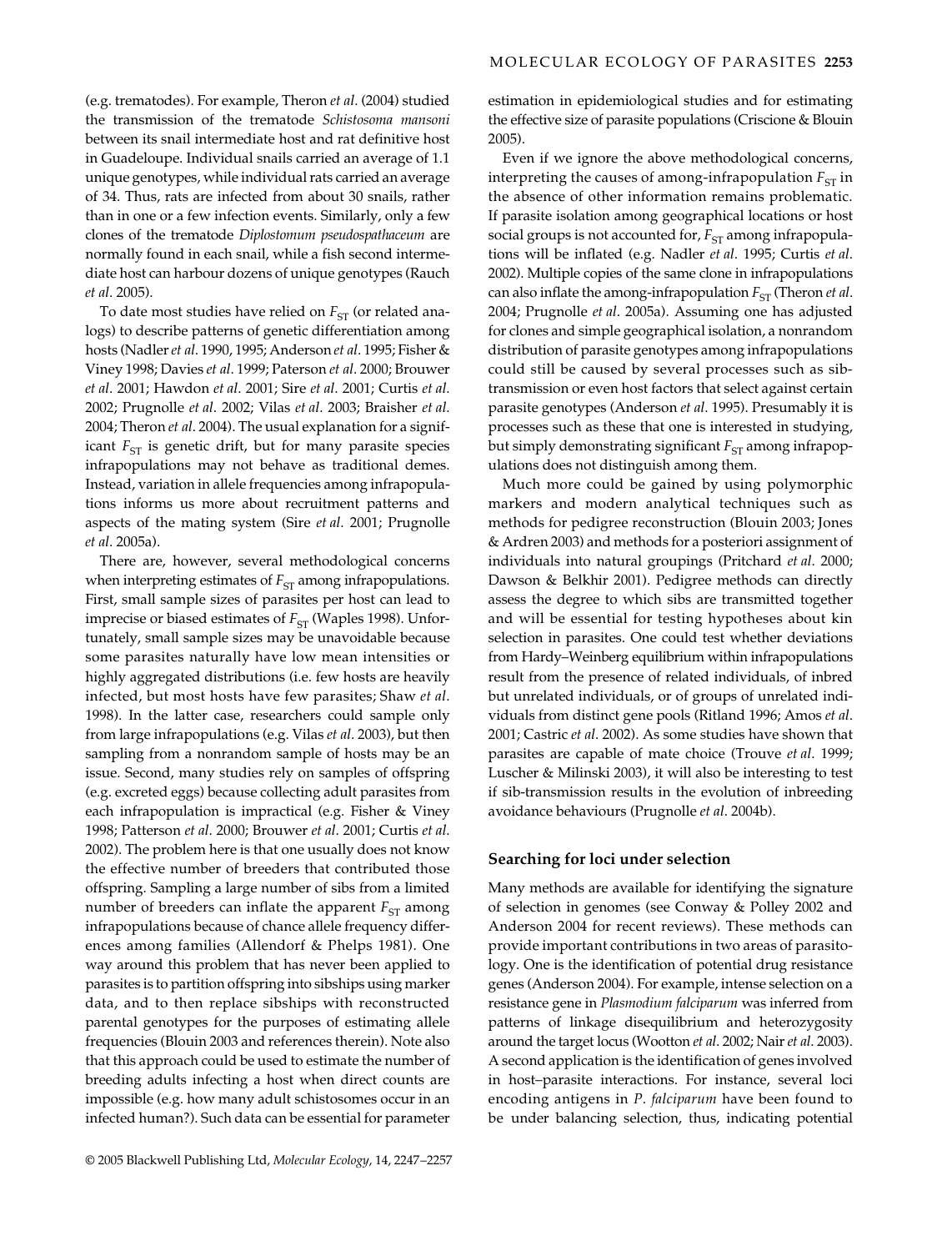interactions with host immunity (Conway & Polley 2002). Searching for genes involved in host–parasite interactions is an exciting and growing field that should benefit greatly from the availability of entire sequenced genomes of several hosts and parasites (e.g. El-Sayed *et al*. 2004; Ghedin *et al*. 2004).

## **Concluding remarks**

The disciplines of molecular ecology and parasitology have much to offer each other. Molecular methods can elucidate ecological and microevolutionary processes in parasites, and parasites are unique study organisms for evolutionary ecologists. For example, the interactions between hosts and parasites raise interesting questions about the evolution of parasitic lifestyles and host defenses. The fitness effects of parasites on hosts are of obvious concern to medical science and commercial industries (e.g. aquaculture, livestock). Parasites are also extremely diverse (Poulin & Morand 2004). By diversity, we include not only the myriad of taxa that have independently evolved a parasitic lifestyle, but also the diversity in life cycles, modes of reproduction, host species, and ecosystems utilized by parasites. For example, hermaphroditic, parthenogenetic, and asexual modes of reproduction are frequent and have evolved independently among several parasite taxa. This diversity should captivate biologists because parasites present numerous opportunities for the study of ecological and evolutionary theory. Nevertheless, there has been relatively little work on parasites using the methods of molecular ecology. Indeed, even traditional phylogeography studies have been done on only a handful of parasite species. Parasite molecular ecology is still in its infancy, but it promises to be a rewarding field for those who embrace it.

## **Acknowledgements**

CDC is supported by a US Environmental Protection Agency STAR Graduate Fellowship.

#### **References**

- Ajzenberg D, Banuls AL, Su C *et al.* (2004) Genetic diversity, clonality and sexuality in *Toxoplasma gondii*. *International Journal of Parasitology*, **34**, 1185–1196.
- Allendorf FW, Phelps SR (1981) Use of allelic frequencies to describe population structure. *Canadian Journal of Fisheries and Aquatic Sciences*, **38**, 1507–1514.
- Amos W, Worthington Wilmer J, Fullard K *et al.* (2001) The influence of parental relatedness on reproductive success. *Proceedings of the Royal Society of London. Series B, Biological Sciences*, **268**, 2021–2027.
- Anderson TJC (2001) The dangers of using single locus markers in parasite epidemiology: *Ascaris* as a case study. *Trends in Parasitology*, **17**, 183–188.
- Anderson TJC (2004) Mapping drug resistance genes in *Plasmodium falciparum* by genome-wide association. *Current Drug Targets-Infectious Disorders*, **4**, 65–78.
- Anderson TJC, Blouin MS, Beech RN (1998) Population biology of parasitic nematodes: applications of genetic markers. *Advances in Parasitology*, **41**, 219–283.
- Anderson TJC, Haubold B, Williams JT *et al.* (2000) Microsatellite markers reveal a spectrum of population structures in the malaria parasite *Plasmodium falciparum*. *Molecular Biology and Evolution*, **17**, 1467–1482.
- Anderson TJC, Romero-Abal ME, Jaenike J (1995) Mitochondrial DNA and *Ascaris* microepidemiology: the composition of parasite populations from individual hosts, families and villages. *Parasitology*, **110**, 221–229.
- Avise JC (2000) *Phylogeography: The History and Formation of Species*. Harvard University Press, Cambridge, Massachusetts.
- Balloux F (2004) Heterozygote excess in small populations and the heterozygote-excess effective population size. *Evolution*, **58**, 1891–1900.
- Bartoli P, Jousson O, Russell-Pinto F (2000) The life cycle of *Monorchis parvus* (Digenea: Monorchiidae) demonstrated by developmental and molecular data. *Journal of Parasitology*, **86**, 479–489.
- Bensch S, Perez-Tris J, Waldenstrom J, Hellgren O (2004) Linkage between nuclear and mitochondrial DNA sequences in avian malaria parasites: multiple cases of cryptic speciation? *Evolution*, **58**, 1617–1621.
- Bermingham E, Moritz C (1998) Comparative phylogeography: concepts and applications. *Molecular Ecology*, **7**, 367–369.
- Blouin MS (1998) Mitochondrial DNA diversity in nematodes. *Journal of Helminthology*, **72**, 285–289.
- Blouin MS (2002) Molecular prospecting for cryptic species of nematodes: mitochondrial DNA versus internal transcribed spacer. *International Journal of Parasitology*, **32**, 527–531.
- Blouin MS (2003) DNA-based methods for pedigree reconstruction and kinship analysis in natural populations. *Trends in Ecology & Evolution*, **18**, 503–511.
- Blouin MS, Dame JB, Tarrant CA, Courtney CH (1992) Unusual population genetics of a parasitic nematode: mtDNA variation within and among populations. *Evolution*, **46**, 470–476.
- Blouin MS, Liu J, Berry RE (1999) Life cycle variation and the genetic structure of nematode populations. *Heredity*, **83**, 253– 259.
- Blouin MS, Yowell CA, Courtney CH, Dame JB (1995) Host movement and the genetic structure of populations of parasitic nematodes. *Genetics*, **141**, 1007–1014.
- Braisher TL, Gemmell NJ, Grenfell BT, Amos W (2004) Host isolation and patterns of genetic variability in three populations of *Teladorsagia* from sheep. *International Journal of Parasitology*, **34**, 1197–1204.
- Brooks D, Hoberg EP (2000) Triage for the biosphere: the need and rationale for taxonomic inventories and phylogenetic studies of parasites. *Comparative Parasitology*, **67**, 1–25.
- Brouwer KC, Ndhlovu P, Munatsi A, Shiff CJ (2001) Genetic diversity of a population of *Schistosoma haematobium* derived from schoolchildren in east-central Zimbabwe. *Journal of Parasitology*, **87**, 762–769.
- Brown SP (1999) Cooperation and conflict in host-manipulating parasites. *Proceedings of the Royal Society of London*. *Series B, Biological Sciences*, **266**, 1899–1904.
- Bush AO, Fernandez JC, Esch GW, Seed JR (2001) *Parasitism: The Diversity and Ecology of Animal Parasites*. Cambridge University Press, Cambridge, UK.

© 2005 Blackwell Publishing Ltd, *Molecular Ecology*, 14, 2247–2257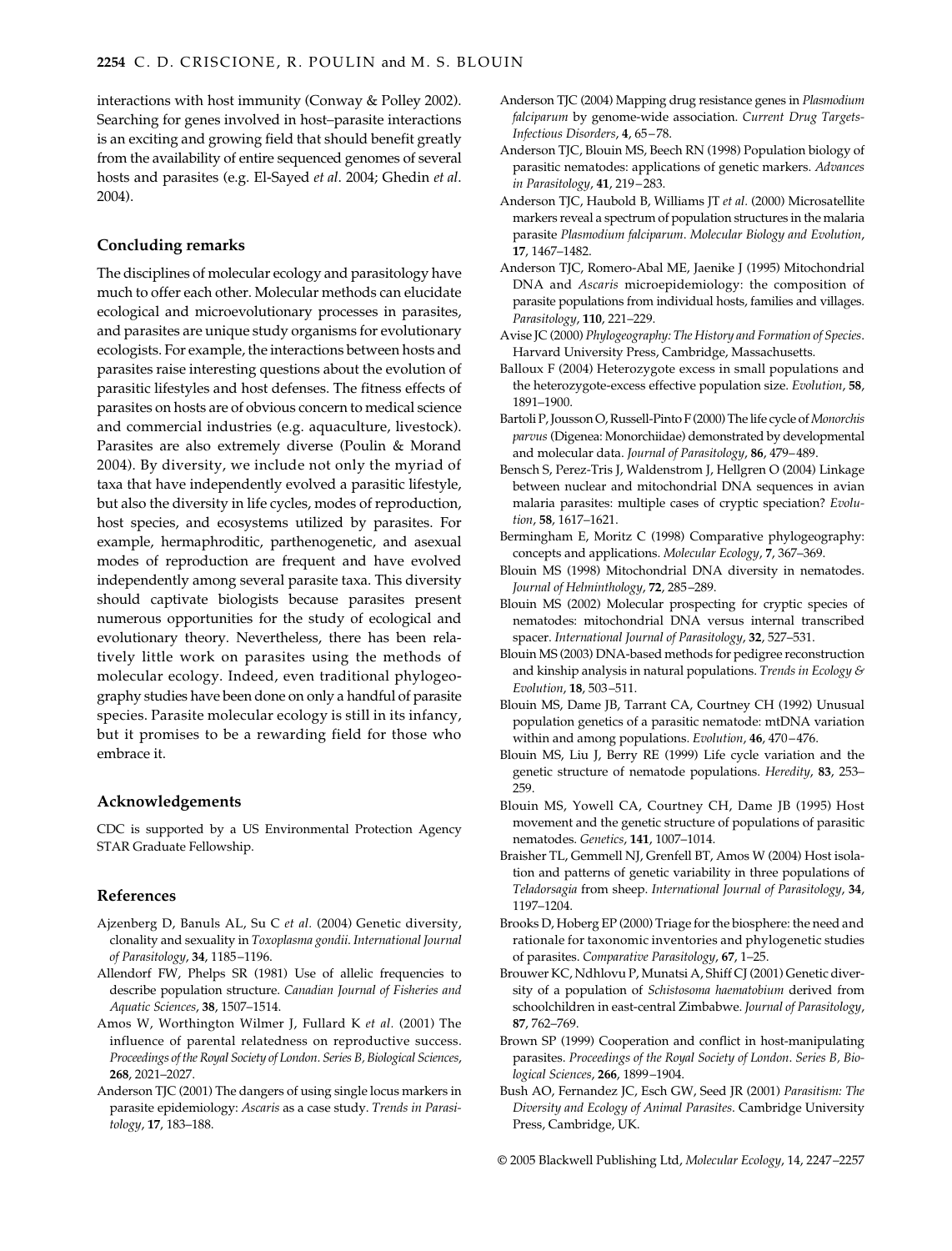- Bush AO, Lafferty KD, Lotz JM, Shostak AW (1997) Parasitology meets ecology on its own terms: Margolis *et al.* revisited. *Journal of Parasitology*, **83**, 575–583.
- Castric V, Bernatchez L, Belkhir K, Bonhomme F (2002) Heterozygote deficiencies in small lacustrine populations of brook charr *Salvelinus fontinalis* (Mitchill) (Pisces, Salmonidae): a test of alternative hypotheses. *Heredity*, **89**, 27–35.
- Charlesworth D (2003) Effects of inbreeding on the genetic diversity of populations. *Philosophical Transactions of the Royal Society of London*. *Series B, Biological Sciences*, **358**, 1051–1070.
- Christen M, Kurtz J, Milinski M (2002) Outcrossing increases infection success and competitive ability: experimental evidence from a hermaphrodite parasite. *Evolution*, **56**, 2243–2251.
- Christen M, Milinski M (2003) The consequences of self-fertilization and outcrossing of the cestode *Schistocephalus solidus* in its second intermediate host. *Parasitology*, **126**, 369–378.
- Conway DJ, Polley SD (2002) Measuring immune selection. *Parasitology*, **125**, S3–S16.
- Cribb TH, Anderson GR, Adlard RD, Bray RA (1998) A DNAbased demonstration of a three-host life cycle for the Bivesiculidae (Platyhelminthes: Digenea). *International Journal of Parasitology*, **28**, 1791–1795.
- Criscione CD, Blouin MS (2004) Life cycles shape parasite evolution: comparative population genetics of salmon trematodes. *Evolution*, **58**, 198–202.
- Criscione CD, Blouin MS (2005) Effective sizes of macroparasite populations: a conceptual model. *Trends in Parasitology*, **21**, 212– 217.
- Curtis J, Sorensen RE, Minchella DJ (2002) Schistosome genetic diversity: the implications of population structure as detected with microsatellite markers. *Parasitology*, **125**, S51–S59.
- Davies CM, Webster JP, Kruger O *et al.* (1999) Host–parasite population genetics: a cross sectional comparison of *Bulinus globosus* and *Schistosoma haematobium*. *Parasitology*, **119**, 295– 302.
- Dawson KD, Belkhir K (2001) A Bayesian approach to the identification of panmictic populations and the assignment of individuals. *Genetical Research*, **78**, 59–77.
- Despres L, Imbert-Establet D, Monnerot M (1993) Molecular characterization of mitochondrial DNA provides evidence for the recent introduction of *Schistosoma mansoni* into America. *Molecular and Biochemical Parasitology*, **60**, 221–230.
- Dubey JP, Graham DH, De Young RW *et al.* (2004) Molecular and biologic characteristics of *Toxoplasma gondii* isolates from wildlife in the United States. *Journal of Parasitology*, **90**, 67–71.
- Dybdahl MF, Lively CM (1996) The geography of coevolution: comparative population structures for a snail and its trematode parasite. *Evolution*, **50**, 2264–2275.
- El-Sayed NMA, Bartholomeu D, Ivens A, Johnston DA, LoVerde PT (2004) Advances in schistosome genomics. *Trends in Parasitology*, **20**, 154–157.
- Fisher MC, Viney ME (1998) The population genetic structure of the facultatively sexual parasitic nematode *Strongyloides ratti* in wild rats. *Proceedings of the Royal Society of London*. *Series B, Biological Sciences*, **265**, 703–709.
- Frank SA (1996) Models of parasite virulence. *Quarterly Review of Biology*, **71**, 37–78.
- Gandon S (2002) Local adaptation and geometry of host–parasite coevolution. *Ecology Letters*, **5**, 246–256.
- Ghedin E, Wang S, Foster JM, Slatko BE (2004) First sequenced genome of a parasitic nematode. *Trends in Parasitology*, **20**, 151– 153.
- © 2005 Blackwell Publishing Ltd, *Molecular Ecology*, 14, 2247–2257
- Hartl DL, Volkman SK, Nielsen KM *et al.* (2002) The paradoxical population genetics of *Plasmodium falciparum*. *Trends in Parasitology*, **18**, 266–272.
- Hawdon JM, Li T, Zhan B, Blouin MS (2001) Genetic structure of populations of the human hookworm, *Necator americanus*, in China. *Molecular Ecology*, **10**, 1433–1437.
- Hung G-C, Chilton NB, Beveridge I *et al.* (1999) Molecular evidence for cryptic species within *Cylicostephanus minutus* (Nematoda: Strongylidae). *International Journal of Parasitology*, **29**, 285–291.
- Jarne P (1995) Mating system, bottlenecks and genetic polymorphism in hermaphroditic animals. *Genetical Research*, **65**, 193–207.
- Jarne P, Theron A (2001) Genetic structure in natural populations of flukes and snails: a practical approach and review. *Parasitology*, **123**, S27–S40.
- Johnson KP, Williams BL, Drown DM, Adams RJ, Clayton DH (2002) The population genetics of host specificity: genetic differentiation in dove lice (Insecta: Phthiraptera). *Molecular Ecology*, **11**, 25–38.
- Jones AG, Ardren WR (2003) Methods of parentage analysis in natural populations. *Molecular Ecology*, **12**, 2511–2523.
- Jousson O, Bartoli P, Pawlowski J (1999) Molecular identification of developmental stages in Opecoelidae (Digenea). *International Journal of Parasitology*, **29**, 1853–1858.
- Jousson O, Bartoli P, Pawlowski J (2000) Cryptic speciation among intestinal parasites (Trematoda: Digenea) infecting sympatric host fishes (Sparidae). *Journal of Evolutionary Biology*, **13**, 778– 785.
- Joy DA, Feng X, Mu J *et al.* (2003) Early origin and recent expansion of *Plasmodium falciparum*. *Science*, **300**, 318–321.
- Leignel V, Cabaret J, Humbert JF (2002) New molecular evidence that *Teladorsagia circumcincta* (Nematoda: Trichostrongylidea) is a species complex. *Journal of Parasitology*, **88**, 135–140.
- Lively CM (1999) Migration, virulence, and the geographic mosaic of adaptation by parasites. *American Naturalist*, **153**, S34–S47.
- Luscher A, Milinski M (2003) Simultaneous hermaphrodites reproducing in pairs self-fertilize some of their eggs: an experimental test of predictions of mixed mating and Hermaphrodite's Dilemma theory. *Journal of Evolutionary Biology*, **16**, 1030–1037.
- Lydeard C, Mulvey M, Aho JM, Kennedy PK (1989) Genetic variability among natural populations of the liver fluke in *Fascioloides magna* in white-tailed deer, *Odocoileus virginianus*. *Canadian Journal of Zoology*, **67**, 2021–2025.
- Lymbery AJ, Constantine CC, Thompson RCA (1997) Selffertilization without genomic or population structuring in a parasitic tapeworm. *Evolution*, **51**, 289–294.
- MacKenzie K (2002) Parasites as biological tags in population studies of marine organisms: an update. *Parasitology*, **124**, S153– S163.
- MacLeod A, Tait A, Turner CMR (2001) The population genetics of *Trypanosoma brucei* and the origin of human infectivity. *Philosophical Transactions of the Royal Society of London*. *Series B, Biological Sciences*, **356**, 1035–1044.
- McCoy KD (2003) Sympatric speciation in parasites what is sympatry? *Trends in Parasitology*, **19**, 400–404.
- McCoy KD, Boulinier T, Tirard C, Michalakis Y (2001) Host specificity of a generalist parasite: genetic evidence of sympatric host races in the seabird tick *Ixodes uriae*. *Journal of Evolutionary Biology*, **14**, 395–405.
- McCoy KD, Boulinier T, Tirard C, Michalakis Y (2003) Hostdependent genetic structure of parasite populations: differential dispersal of seabird tick host races. *Evolution*, **57**, 288–296.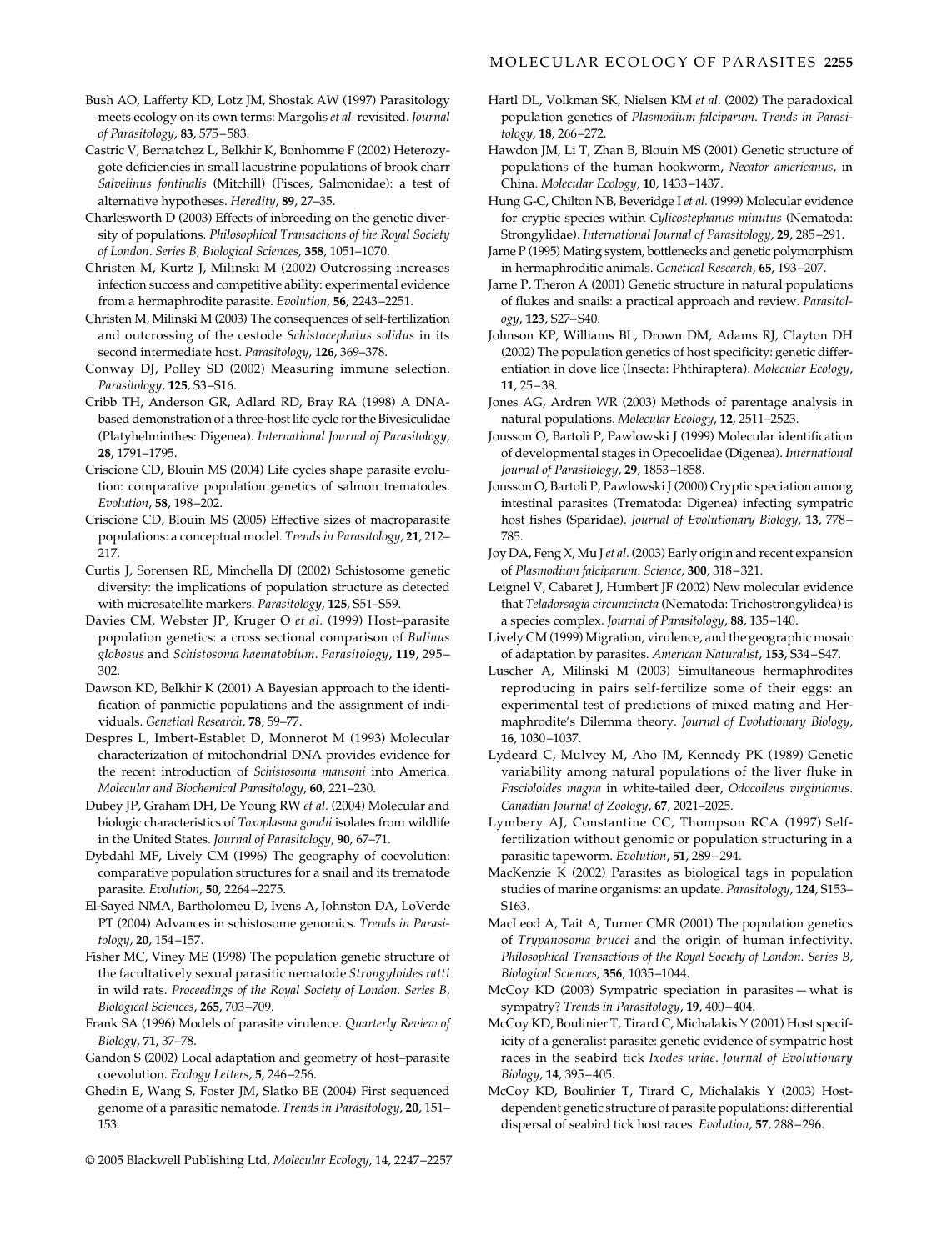McManus DP, Bowles J (1996) Molecular genetic approaches to parasite identification: their value in diagnostic parasitology and systematics. *International Journal of Parasitology*, **26**, 687–704.

- Meinila M, Kuusela J, Zietara MS, Lumme J (2004) Initial steps of speciation by geographic isolation and host switch in salmonid pathogen *Gyrodactylus salaris* (Monogenea: Gyrodactylidae). *International Journal of Parasitology*, **34**, 515–526.
- Mu J, Duan J, Makova KD *et al.* (2002) Chromosome-wide SNPs reveal an ancient origin for *Plasmodium falciparum*. *Nature*, **418**, 323–326.
- Nadler SA (1995) Microevolution and the genetic structure of parasite populations. *Journal of Parasitology*, **81**, 395–403.
- Nadler SA, Hafner MS, Hafner JC, Hafner DJ (1990) Genetic differentiation among chewing louse populations (Mallophaga: Trichodectidae) in a pocket gopher contact zone (Rodentia: Geomydiae). *Evolution*, **44**, 942–951.
- Nadler SA, Lindquist RL, Near TJ (1995) Genetic structure of midwestern *Ascaris suum* populations: a comparison of isoenzyme and RAPD markers. *Journal of Parasitology*, **81**, 385–394.
- Nair S, Williams JT, Brockman A *et al.* (2003) A selective sweep driven by pyrimethamine treatment in Southeast Asian malaria parasites. *Molecular Biology and Evolution*, **20**, 1526–1536.
- Nieberding C, Morand S, Libois R, Michaux JR (2004) A parasite reveals cryptic phylogeographic history of its host. *Proceedings of the Royal Society of London*. *Series B, Biological Sciences*, **271**, 2559–2568.
- Njiru ZK, Makumi JN, Okoth S, Ndungu JM, Gibson WC (2004) Identification of trypanosomes in *Glossina pallidipes* and *G. longipennis* in Kenya. *Infection Genetics and Evolution*, **4**, 29–35.
- Nunney L (2002) The effective size of annual plant populations: the interaction of a seed bank with fluctuating population size in maintaining genetic variation. *American Naturalist*, **160**, 195– 204.
- Page RDM (2003) *Tangled Trees: Phylogeny, Cospeciation, and Coevolution*. University of Chicago Press, Chicago.
- Parker GA, Chubb JC, Roberts GN, Michaud M, Milinski M (2003) Optimal growth strategies of larval helminths in their intermediate hosts. *Journal of Evolutionary Biology*, **16**, 47–54.
- Paterson S, Fisher MC, Viney ME (2000) Inferring infection processes of a parasitic nematode using population genetics. *Parasitology*, **120**, 185–194.
- Perkins SL (2001) Phylogeography of Caribbean lizard malaria: tracing the history of vector-borne parasites. *Journal of Evolutionary Biology*, **14**, 34–45.
- Perkins SL, Osgood SM, Schall JJ (1998) Use of PCR for detection of subpatent infections of lizard malaria: implications for epizootiology. *Molecular Ecology*, **7**, 1587–1590.
- Poulin R (1998) *Evolutionary Ecology of Parasites*. Chapman and Hall, London.
- Poulin R, Morand S (2004) *Parasite Biodiversity*. Smithsonian Institution Press, Washington, D.C.
- Price PW (1980) *Evolutionary Biology of Parasites*. Princeton University Press, Princeton, New Jersey.
- Pritchard JK, Stephens M, Donnelly P (2000) Inference of population structure using multilocus genotype data. *Genetics*, **155**, 945–959.
- Prugnolle F, Choisy M, Theron A, Durand P, de Meeus T (2004a) Sex-specific correlation between heterozygosity and clone size in the trematode *Schistosoma mansoni*. *Molecular Ecology*, **13**, 2859–2864.
- Prugnolle F, de Meeus T, Durand P, Sire C, Theron A (2002) Sex-specific genetic structure in *Schistosoma mansoni* evolutionary and epidemiology implications. *Molecular Ecology*, **11**, 1231–1238.
- Prugnolle F, Liu H, de Meeus T, Balloux F (2005a) Population genetics of complex life-cycle parasites: an illustration with trematodes. *International Journal of Parasitology*, **35**, 255–263.
- Prugnolle F, Theron A, Durand P, de Meeus T (2004b) Test of pangamy by genetic analysis of *Schistosoma mansoni* pairs within its natural murine host in Guadeloupe. *Journal of Parasitology*, **90**, 507–509.
- Prugnolle F, Theron A, Pointier JP *et al.* (2005b) Dispersal in a parasitic worm and its two hosts and its consequence for local adaptation. *Evolution*, **59**, 296–303.
- Rauch G, Kalbe M, Reusch TBH (2005) How a complex life cycle can improve a parasite's sex life. *Journal of Evolutionary Biology*, in press.
- Reece KS, Bushek D, Hudson KL, Graves JE (2001) Geographic distribution of *Perkinsus marinus* genetic strains along the Atlantic and Gulf coasts of the USA. *Marine Biology*, **139**, 1047–1055.
- Ritland K (1996) Estimators for pairwise relatedness and individual inbreeding coefficients. *Genetical Research*, **67**, 175–185.
- Roper C, Pearce R, Bredenkamp B *et al.* (2003) Antifolate antimalarial resistance in southeast Africa: a population-based analysis. *Lancet*, **361**, 1174–1181.
- Schnieder T, Heise M, Epe C (1999) Genus-specific PCR for the differentiation of eggs or larvae from gastrointestinal nematodes of ruminants. *Parasitology Research*, **85**, 895–898.
- Schwartz MK, Tallmon DA, Luikart G (1998) Review of DNAbased census and effective population size estimators. *Animal Conservation*, **1**, 293–299.
- Shaw DJ, Grenfell BT, Dobson AP (1998) Patterns of macroparasite aggregation in wildlife host populations. *Parasitology*, **117**, 597– 610.
- Singh B, Kim Sung L, Matusop A *et al.* (2004) A large focus of naturally acquired *Plasmodium knowlesi* infections in human beings. *Lancet*, **363**, 1017–1024.
- Sire C, Durand P, Pointier J-P, Theron A (2001) Genetic diversity of *Schistosoma mansoni* within and among individual hosts (*Rattus rattus*): infrapopulation differentiation at microspatial scale. *International Journal of Parasitology*, **31**, 1609–1616.
- Snabel V, Hanzelova V, Mattiucci S, D'Amelio S, Paggi L (1996) Genetic polymorphism in *Proteocephalus exiguus* shown by enzyme electrophoresis. *Journal of Helminthology*, **70**, 345–349.
- Steinauer ML (2004) *Molecular and morphological systematics of the* Leptorhynchoides thecatus (*Acanthocephala: Rhadinorhynchidae*) complex of species. PhD Thesis, University of Nebraska.
- Theron A, Sire C, Rognon A, Prugnolle F, Durand P (2004) Molecular ecology of *Schistosoma mansoni* transmission inferred from the genetic composition of larval and adult infrapopulations within intermediate and definitive hosts. *Parasitology*, **129**, 571–585.
- Tibayrenc M, Ayala FJ (2002) The clonal theory of parasitic protozoa: 12 years on. *Trends in Parasitology*, **18**, 405–410.
- Trouve S, Renaud F, Durand P, Jourdane J (1996) Selfing and outcrossing in a parasitic hermaphrodite helminth (Trematoda, Echinostomatidae). *Heredity*, **77**, 1–8.
- Trouve S, Renaud F, Durand P, Jourdane J (1998) Experimental evidence of hybrid breakdown between distinct populations of *Echinostoma caproni*. *Parasitology*, **117**, 133–135.
- Trouve S, Renaud F, Durand P, Jourdane J (1999) Reproductive and mate choice strategies in the hermaphroditic flatworm *Echinostoma caproni*. *Journal of Heredity*, **90**, 582–585.
- Vilas R, Paniagua E (2004) Estimation of the prevalence of outcrossing in the hermaphrodite trematode *Lecithochirium rufoviride* by allozyme analysis. *Acta Parasitologica*, **49**, 12–15.

© 2005 Blackwell Publishing Ltd, *Molecular Ecology*, 14, 2247–2257